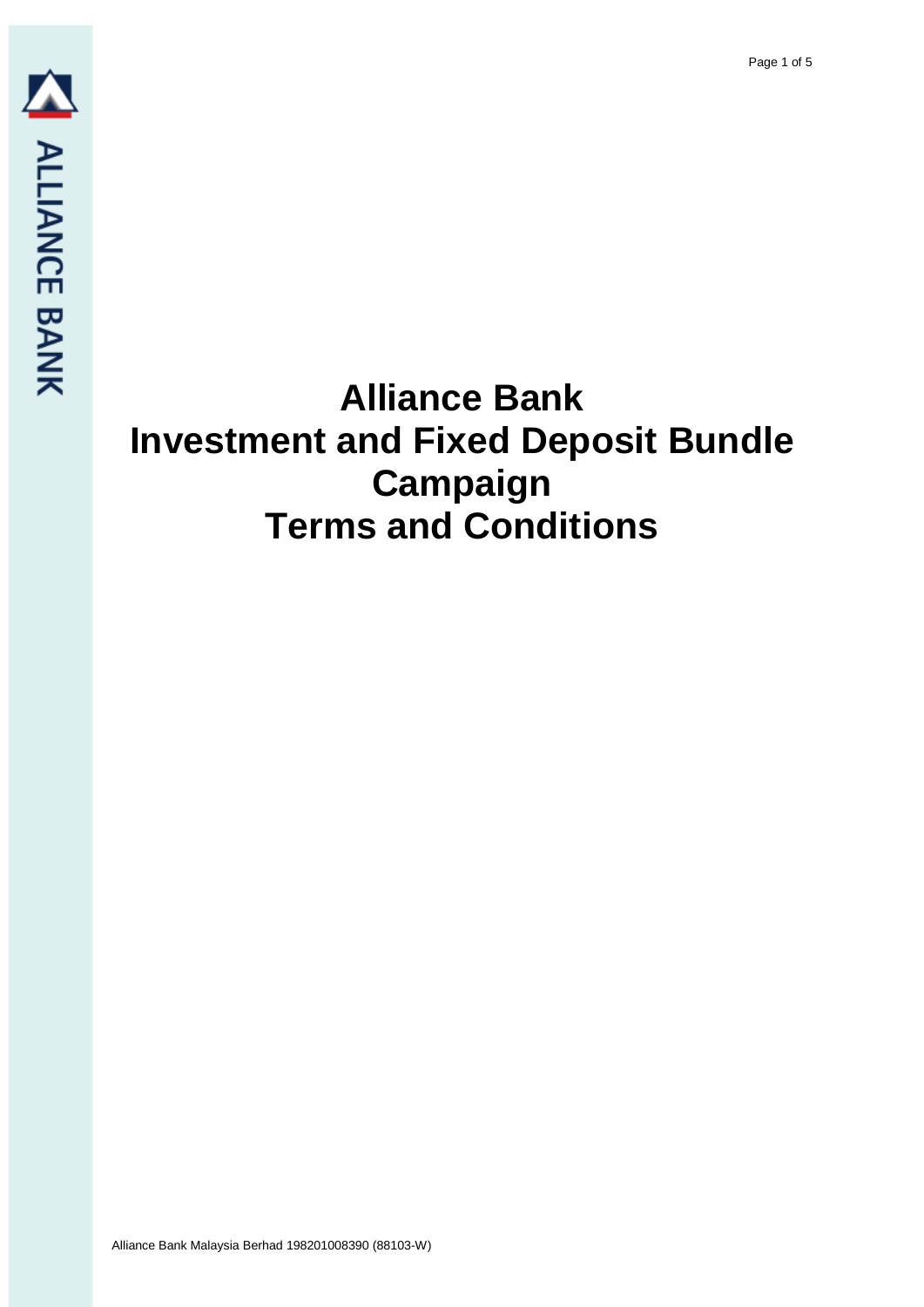- 1. The "Alliance Investment and Fixed Deposit Bundle Campaign" ("**Campaign**") is organised by Alliance Bank Malaysia Berhad ("**ABMB**" or "Bank") and shall run from 1 April 2022 to 30 September 2022 (both dates inclusive) or such other time period as may be notified by ABMB from time to time ("**Campaign Period**"); inclusive of both dates, unless as stated otherwise.
- 2. By participating in this Campaign, the Eligible Customers (as defined hereunder) shall have thoroughly read and fully understood all the Terms and Conditions herein and fully agree to be bound by and accept all the Terms and Conditions.

## **Eligibility**

- 3. This Campaign is open to all New-to-bank and Existing-to-bank ABMB Customers ("**Eligible Customers**").
- 4. Notwithstanding the foregoing, the following person(s) shall, however, not be eligible to participate in this Campaign:
	- (a) Permanent and/or contract employees of ABMB (including its subsidiaries and related companies) including their respective immediate family members, meaning parents, spouses, children and siblings;
	- (b) Customers whose account(s) are held with ABMB that are dormant or inactive or who have breached any agreements with ABMB;
	- (c) Customers whose account(s) held with ABMB are delinquent or unsatisfactorily conducted;
	- (d) Individuals who are financially insolvent or who have been adjudicated a bankrupt;
	- (e) Customers who are in default of any facilities granted by ABMB (including its subsidiaries and related companies) at any time before or during the Campaign Period;
	- (f) Non-individual entities including but not limited to sole-proprietorships, partnerships, charitable/non-profit organisations/societies, corporate and commercial customers, public listed and private limited companies, clubs, associations and co-operatives;

#### **Promotion Mechanics**

#### **A. Unit Trust and Fixed Deposit Bundle** ("**Offer A**")

- 5. The Offer A is open to new and/or existing ABMB customers ("**Offer A Eligible Customers**").
- 6. Offer A Eligible Customers who purchase the selected Conventional Unit Trust ("**UT**") products during the Campaign Period are eligible to enjoy a promotional Fixed Deposit rate ("**Offer A Promotional FD Rate**") as per stipulated in Table 1 below, subject to the Terms and Conditions herein:
	- (a) Offer A Eligible Customers who have invested a minimum amount of RM10,000 ("**Minimum UT Amount**") in single transactions of selected Conventional UT during Campaign Period are eligible to place a Fixed Deposit ("**FD**") at 3-month 6.28% p.a. up to one (1) time of the invested minimum UT amount; and
	- (b) The minimum FD amount to be placed under the Offer A Promotional FD Rates is set at RM1,000 (**"Minimum FD Amount").**

| rapie 1.                                                             |                      |                                            |                                                                                |  |  |
|----------------------------------------------------------------------|----------------------|--------------------------------------------|--------------------------------------------------------------------------------|--|--|
| <b>Conventional UT Products**</b>                                    |                      | <b>Fixed Deposit Product*</b>              |                                                                                |  |  |
| <b>Participating Products</b>                                        | Minimum UT<br>Amount | Offer A Promotional<br>FD Rates and Tenure | FD to UT Products Ratio                                                        |  |  |
| Selected Conventional UT<br>funds with minimum 3.5%<br>sales charges | RM10.000             | 3-month 6.28% p.a.                         | Minimum of RM 1,000 and up<br>to one (1) time of invested<br>minimum UT amount |  |  |

**Table 1:**

\* Protected by Perbadanan Insurans Deposit Malaysia up to RM250,000 for each depositor. \*\* Not protected by Perbadanan Insurans Deposit Malaysia.

7. The Offer A shall end when either the Bank has achieved the allocated Fixed Deposit fund size's threshold of RM198,375,000 or at the end of the Campaign Period, whichever comes first.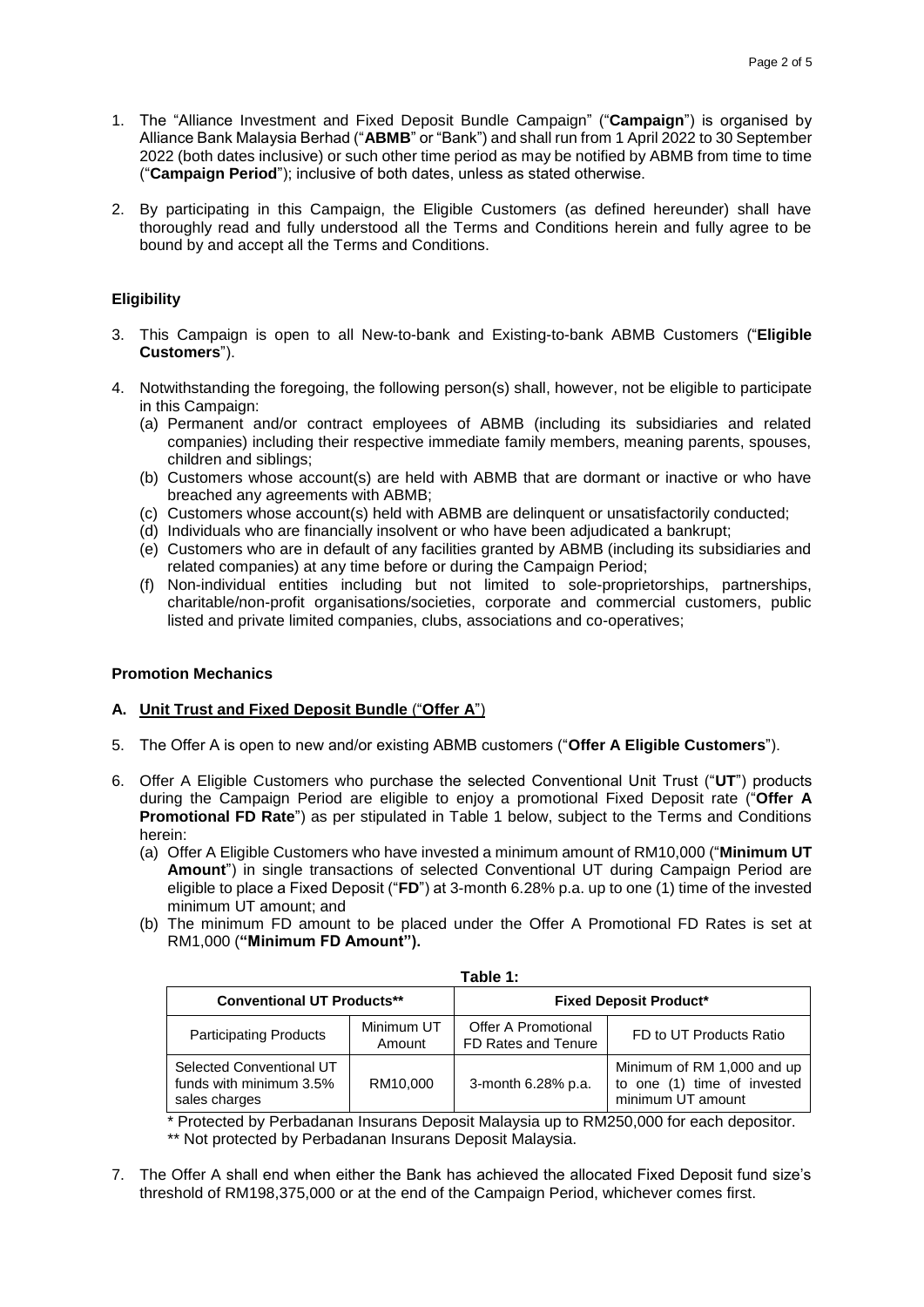- 8. The list of participating product(s) is available at branch and/or to request from relationship manager(s).
- 9. The Promotional FD amount must be placed on the same day of the UT transaction order date or after the UT transaction is completed and within the Campaign Period. No Promotional FD placement is allowed after Campaign Period is ended.
- 10. In the event the UT amount is less than Minimum UT Amount of RM10,000, the Promotional FD Rates shall cease to apply and ABMB's prevailing FD board rate shall be applied with the same period and placement amount.
- 11. Offer A Eligible Customers must be a primary accountholder or the secondary accountholder for the conventional UT account and conventional FD account.

### **B. Retail Securities and Fixed Deposit Bundle** ("**Offer B**")

- 12. The Offer B is open to new and/or existing ABMB customers without any existing Retail Securities/Retail Sukuk account/profile/record in our banking system as at 31 March 2022. ("**Offer B Eligible Customers**").
- 13. Offer B Eligible Customers who purchase the selected Retail Securities ("**RS**") products during the Campaign Period are eligible to enjoy a promotional Fixed Deposit rate ("**Offer B Promotional FD Rate**") as per stipulated in Table 2 below, subject to the Terms and Conditions herein:
	- (a) Offer B Eligible Customers who have invested a minimum amount of RM400,000 ("**Minimum RS Amount**") in single and/or multiple transactions of selected RS during Campaign Period are eligible to place a FD at 3-month 5.00% p.a. up to one third (1/3) time of the invested minimum RS amount; and
	- (b) The minimum FD amount to be placed under the Offer B Promotional FD Rates is set at RM1,000 ("Minimum FD Amount").

| <b>Retail Securities Products**</b>         |                      | <b>Fixed Deposit Product*</b>              |                                                                                        |  |
|---------------------------------------------|----------------------|--------------------------------------------|----------------------------------------------------------------------------------------|--|
| Participating<br><b>Products</b>            | Minimum RS<br>Amount | Offer B Promotional<br>FD Rates and Tenure | FD to RS Products Ratio                                                                |  |
| <b>Selected Retail</b><br><b>Securities</b> | RM400.000            | 3-month 5.00% p.a.                         | Minimum of RM 1,000 and up to<br>one third (1/3) time of invested<br>minimum RS amount |  |

#### **Table 2:**

\* Protected by Perbadanan Insurans Deposit Malaysia up to RM250,000 for each depositor.

\*\* Not protected by Perbadanan Insurans Deposit Malaysia.

- 14. Each Offer B Eligible Customer is entitled for one (1) time promotion FD placement only.
- 15. The Offer B shall end when either the Bank has achieved the allocated Fixed Deposit fund size's threshold of RM4,083,000 or at the end of the Campaign Period, whichever comes first.
- 16. The list of participating product(s) is available at branch and/or to request from relationship manager(s).
- 17. The Promotional FD amount must be placed on the same day of the RS transaction date or after the RS transaction is completed and within the Campaign Period. No Promotional FD placement is allowed after Campaign Period is ended.
- 18. Offer B Eligible Customers must be a primary accountholder or the secondary accountholder for the RS account and conventional FD account.

### **General**

19. This Campaign is only applicable to conventional UT / RS accounts and FD accounts, Islamic UT / Retail Sukuk accounts and Alliance Term Deposit Account-i (ATD-i) are not applicable.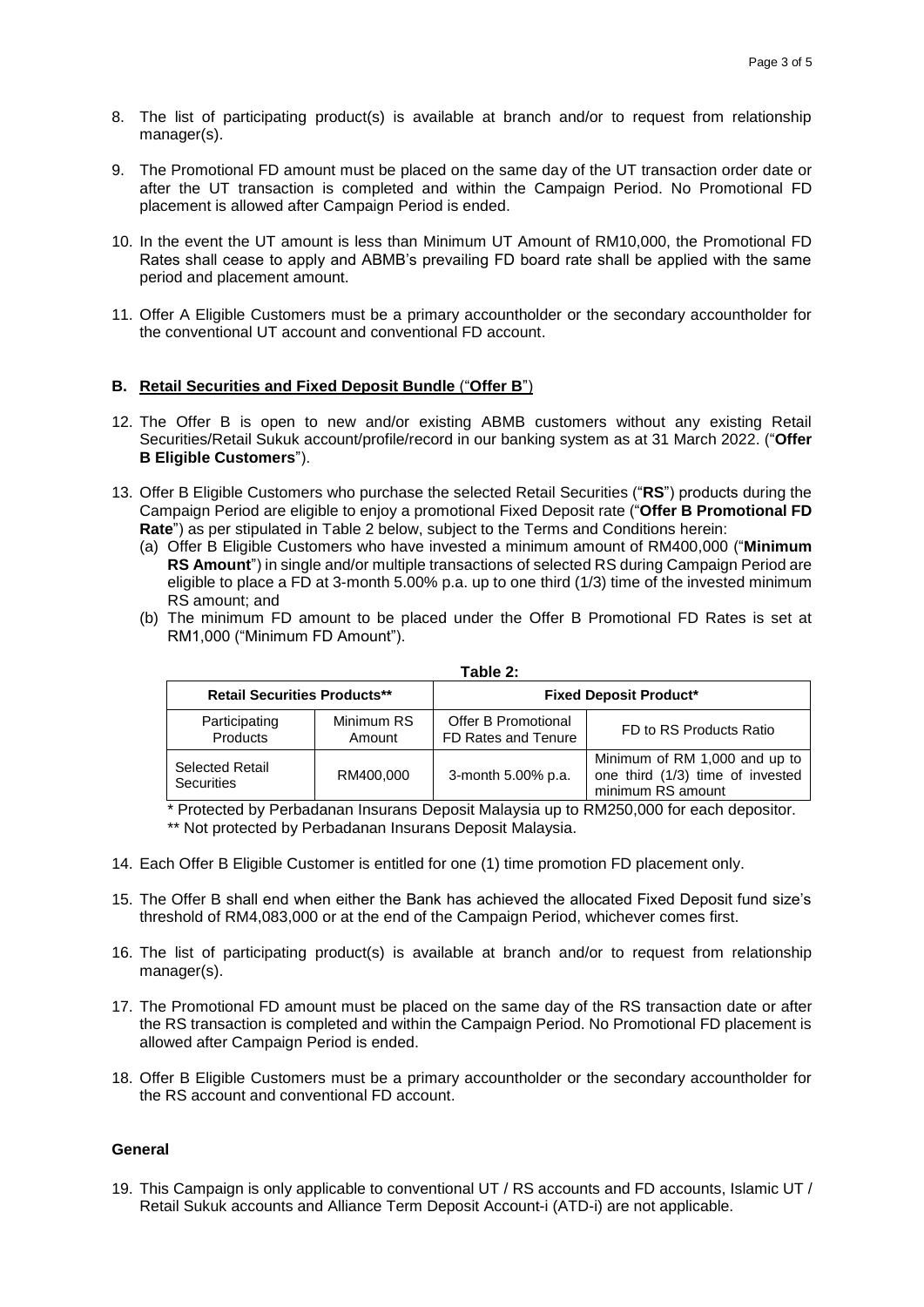- 20. Partial withdrawal of the FD is not allowed during the tenure of the FD. If the FD is withdrawn before its maturity date, the Eligible Customers will not receive any interest on the premature withdrawal.
- 21. Upon Maturity, the FD will be automatically renewed at the 3-month FD prevailing board rate respectively.
- 22. The Promotional FD Rates is subject to revision and should there be a change in the Overnight Policy Rate ("**OPR**") a notice will be published on the Bank's website at www.alliancebank.com.my.
- 23. By participating in this Campaign, the Eligible Customers shall have fully understood, accepted and agreed to be bound by all the Terms and Conditions herein.
- 24. The Terms and Conditions shall be supplemental to and not be in derogation of any one or more of the existing Terms and Conditions and/or guidelines governing and/or regulating the operations and/or maintenance of the Eligible Accounts or otherwise.
- 25. All decisions made by ABMB in relation to this Campaign shall be final and binding on the Eligible Customers. No correspondences, appeal or disputes in respect of the same shall be entertained.
- 26. ABMB reserves the right to add, delete, vary and/or amend the Terms and Conditions, either wholly or in part, with notification to be published at the Alliance Bank's website at www.alliancebank.com.my twenty-one (21) calendar days prior to the changes.
- 27. For any cancellations, terminations, suspension or extension of this Campaign Period by ABMB shall not entitle the Eligible Customers to any claims or compensations whatsoever against ABMB or for any and all losses or damages suffered or incurred by the Eligible Customers as a direct or indirect result of the act of cancellation, termination, suspension or extension.
- 28. ABMB shall not be responsible nor shall accept any liabilities for any default (including without limitation, loss of income, profits or goodwill, direct or indirect, incidental, consequential, exemplary, punitive, or special damages or proceedings brought by any party including third parties) arising or suffered by the Eligible Customers or other parties, resulting directly or indirectly from this Campaign.
- 29. The Eligible Customers hereby understand and consent to the collection of personal data, processing, storing, usage and disclosure of the Customer's personal data (which includes but is not limited to contact details), by ABMB to its affiliates, service providers as required and necessary, for the purposes of effecting and discharging the services of this campaign. For the avoidance of doubt, Personal Data includes all data defined within the Personal Data Protection Act 2010 including all data you had disclosed.
- 30. By participating in this Campaign, the Eligible Customers agree that they have read the Notice and Choice Principle Statement available at the Bank's website [\(https://www.alliancebank.com.my/Alliance/media/Pdf/Personal%20Data%20Protection%20Act%](https://www.alliancebank.com.my/Alliance/media/Pdf/Personal%20Data%20Protection%20Act%202010/NCP-for-website-ENG.pdf) [202010/NCP-for-website-ENG.pdf\)](https://www.alliancebank.com.my/Alliance/media/Pdf/Personal%20Data%20Protection%20Act%202010/NCP-for-website-ENG.pdf) and hereby give their consent and authorise the Bank to disclose their particulars to any third party service provider engaged by the Bank for the purpose of this Campaign.
- 31. The Bank has instituted and maintains policies and procedures designed to prevent bribery and corruption by the Bank and its directors, officers, or employees; and to the best of the Bank's knowledge, neither the Bank nor any director, officer, or employee of the Bank has engaged in any activity or conduct which would violate any anti-bribery or anti-corruption law or regulation applicable to the Bank. The Bank has not, and covenants that it will not, in connection with the conduct of its business activities, promise, authorize, ratify or offer to make, or take any act in furtherance of any payment, contribution, gift, reimbursement or other transfer of anything of value, or any solicitation, directly or indirectly to any individual.
- 32. By virtue of participating in this Campaign, Eligible Customer hereby acknowledges that it has been made aware of the Bank's anti-bribery and corruption summary of the policy available at <https://www.alliancebank.com.my/Anti-Bribery-and-Corruption-Summary-of-Policy.aspx>and further covenants/undertakes that it shall not indulge in such corrupt practices in whatsoever manner whether directly or indirectly with any directors, officers or employees of the Bank.